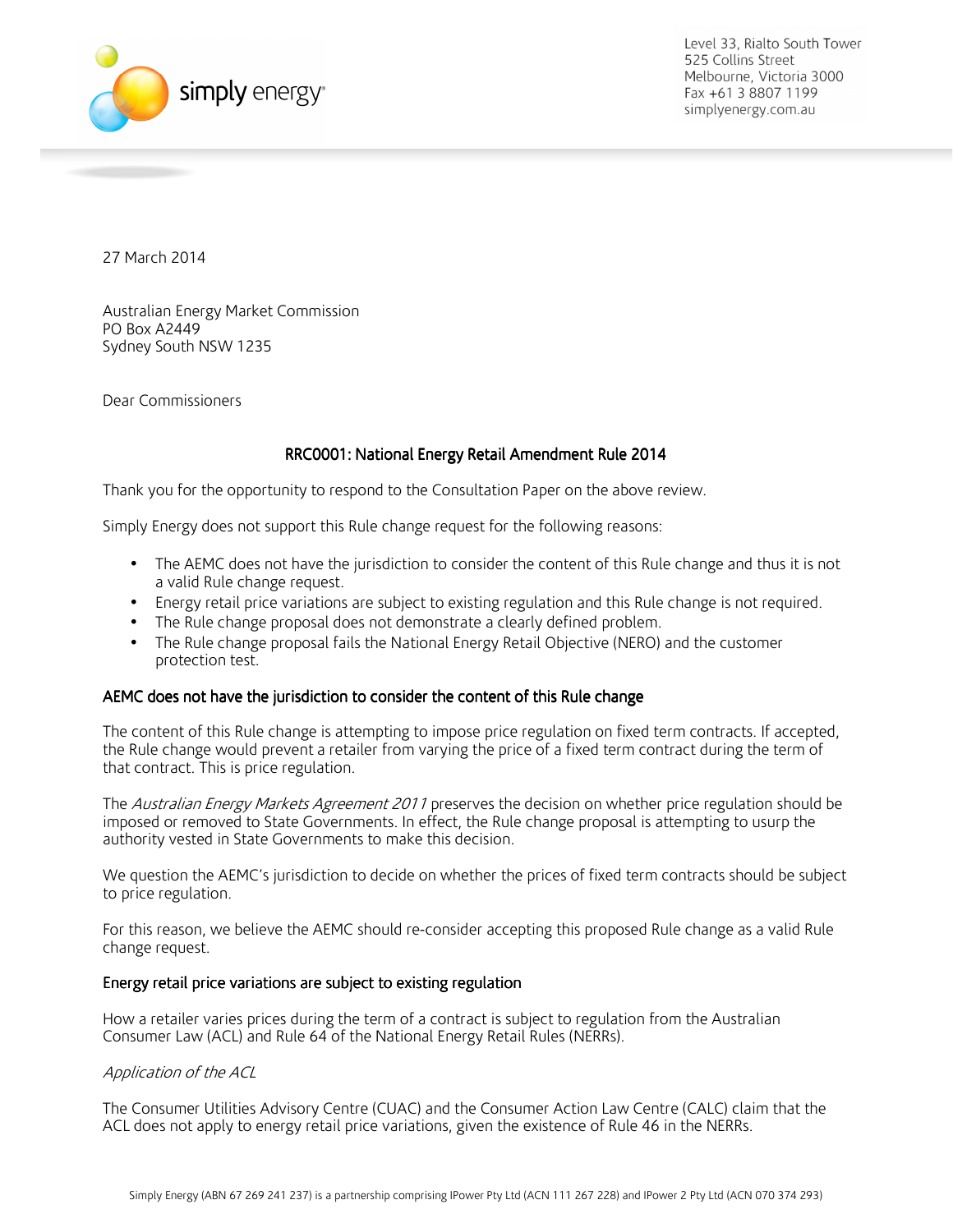

CUAC and CALC consider that Rule 46 expressly permits retailers to include terms in market retail contracts that allow for price variations during fixed periods.

This is not a correct interpretation of Rule 46.

- Rule 46(2) states that a contract must contain all tariffs and charges.
- Rule 46(3) states that a retailer must give notice of any variation to those tariffs and charges.

Rule 46(3) places a requirement on the retailer to notify customers of a price variation. It does not expressly permit retailers to include terms that allow for price variations.

As the NERR does not expressly allow retailers to vary tariffs and charges, any terms relating to the variation of tariffs and charges will be covered by the unfair contract terms of the ACL. As a result, the Rule change is not required, as consumers are already protected by the ACL from inappropriate variation to tariffs and charges.

#### Rule 64 of the NERRs

Rule 64(1)(a) of the NERR requires a retailer (or its marketer) to inform customers of all applicable prices and how they may be varied. Rule 64(1)(a) states:

- (1) The required information that a retail marketer is to provide to a small customer is information in relation to the following:
	- (a) All applicable prices, charges, early termination payments and penalties, security deposits, service levels, concessions or rebates, billing and payment arrangements and how any of these matters may be changed.

As a result, retailers are already required to inform customers of the potential for prices to vary during the term of a contract.

#### The Rule change proposal does not demonstrate a clearly defined problem

To support their Rule change proposal, CUAC and CALC rely on a single case study (Customer X) and a theoretical economic piece.

We do not believe that this is solid enough evidence that a problem exists. The AEMC's own analysis for the NSW Competition Review shows that only around 2% of electricity customers (1 in 50) were dissatisfied after switching due to price rises. For gas, the research indicated that no customers were dissatisfied.<sup>1</sup>

### The Rule change proposal fails the NERO and the customer protection test

The Rule change proposal fails the NERO because it threatens to break the nexus between the prices that customers pay and the social cost of production, and thus does not fulfil the NERO of ensuring efficiency in investment, operation and use of energy.

It also fails the customer protection test because it will be detrimental to customer outcomes:

• It will increase costs for customers. The likely outcome if this Rule change is made will be shorter average contract lengths. If prices cannot be varied for any reason during a contract, then contract

 $\overline{a}$ 1 AEMC 2014 National Energy Retail Amendment (Retailer Price Variations in Market Retail Contracts) Rule 2014, Box 6.2, p. 41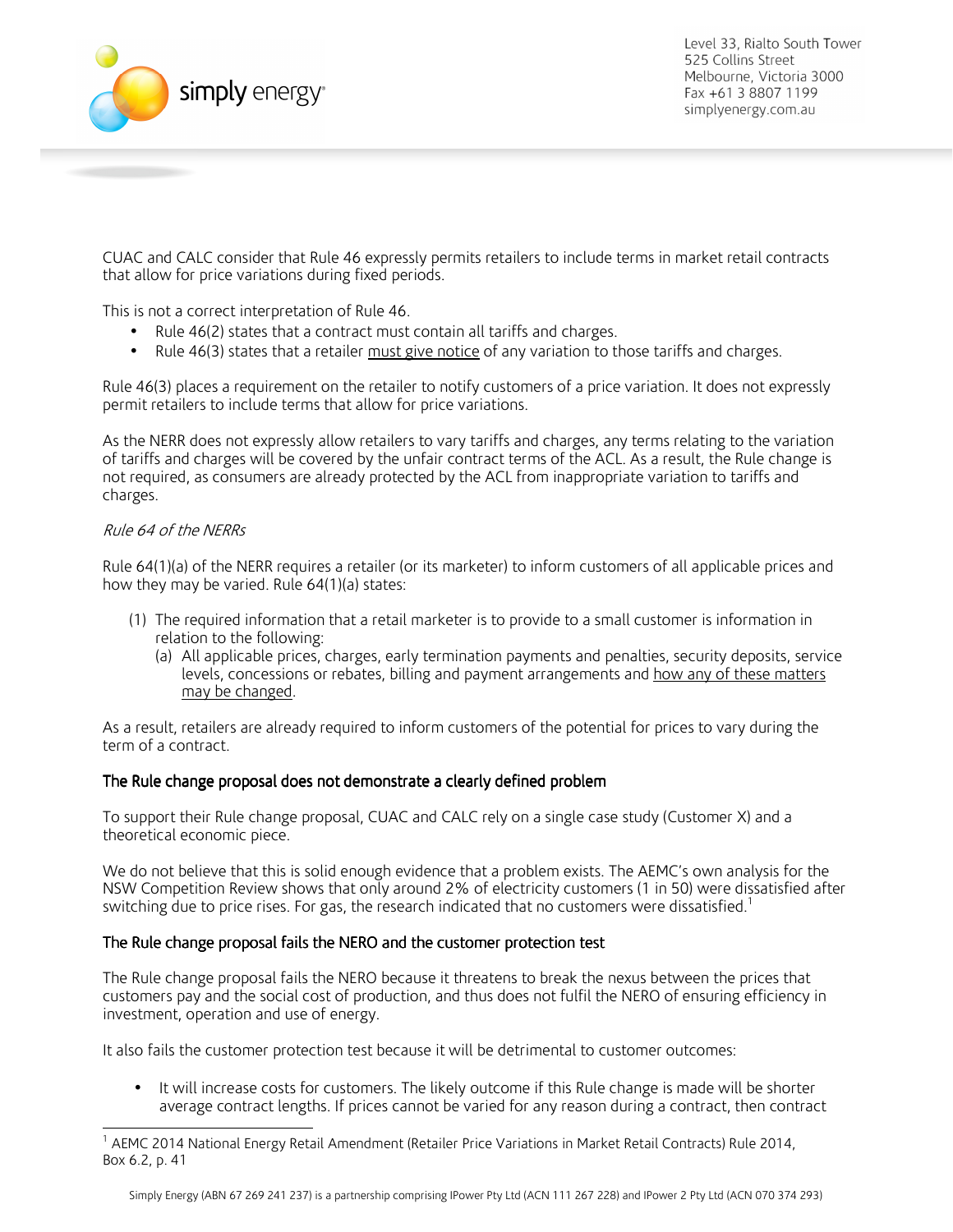

lengths are likely to be reduced, to align them with the period during which network and other costs are to some extent foreseeable. Shorter contract lengths will lead to customers incurring higher search and transactions costs, as they will have to re-contract their energy supply more frequently.

- It will reduce choice. If retailers are not willing to bear the risk of long term fixed price contracts, then these types of contracts are likely to disappear from the market, leaving only shorter contract lengths. This will reduce customer choice. It may also threaten the continued existence of more sophisticated product offerings such as bundled solar products or products that link changes in the retail price to changing wholesale prices. The potential also exists for longer term contracts to disappear from the market. This will reduce the range of products available in the market and reduce customer choice.
- It will increase price risk for consumers. The success of a purchasing decision could be more closely linked to the timing of the purchasing decision.
- Where longer term contracts remain, it has the potential to increase bill shock. At the end of each contract, customers could experience significant change in the retail price as the price re-aligns with industry costs.

We expand on each of these points in our main submission.

We are also concerned about the impact this Rule change proposal would have on a retailer's decision to roll out smart meters and associated services. Shorter contract lengths change the business case for rolling out smart meters because it reduces the certainty that a retailer has over the return from the investment.

I would be delighted to discuss with you the views expressed in this submission if you believe this would be of assistance. I can be contacted on (03) 8807 1132.

Yours sincerely

Dianne Shields Senior Regulatory Manager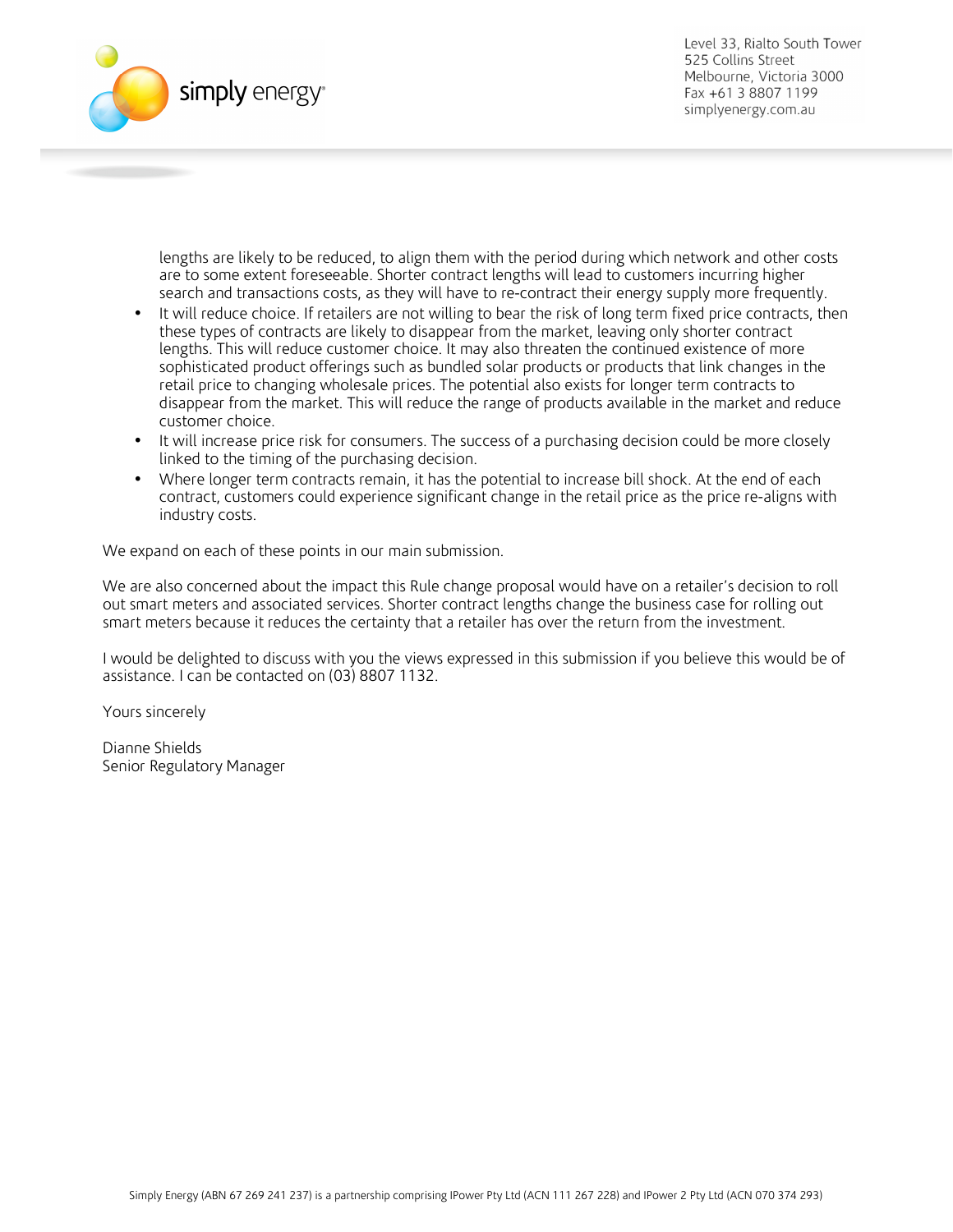

## Submission to the National Energy Retail Amendment Rule 2014

This submission is in three parts. Under Part A, we respond to the assessment framework that the AEMC has established to assess changes to the NERR. In Part B, we respond to the AEMC's Consultation Paper and in Part C we respond to the application made by CUAC and CALC.

# PART A: THE AEMC'S ASSESSMENT FRAMEWORK

The NERO states:

The objective of this Law is to promote efficient investment in, and efficient operation and use of, energy services for the long term interests of consumers of energy with respect to price, quality, safety, reliability and security of supply of energy.

Any Rule change proposal will need to demonstrate that it will:

- Promote efficient investment in energy services over the long term
- Promote efficient operation of energy services over the long term
- Promote efficient use of energy services over the long term
- Promote consumers' interests with respect to price, quality, safety, reliability and security over the long term.

The AEMC states that competitive markets provide the best means of promoting efficiency and has established a set of criteria that it considers reflect the characteristics of a well-functioning competitive market:

- Efficient allocation of costs and risks,
- Effective consumer engagement and participation,
- Provision of a range of products and services consumers value
- Independent rivalry and competition between retailers

To an extent, we agree with the AEMC's approach because competition in the retail sector is important for ensuring efficient outcomes as prices adjust to reflect efficient costs and customer choices.

However, the assessment will also need to factor in how the Rule change will impact efficiency across the entire energy sector.

Flexible retail prices create signals about efficient use of energy by consumers and efficient investment in and production of energy upstream of the retailer.

The retail price sends signals to the end consumer about the opportunity cost of the resources invested in supplying the consumer with an amount of energy at a particular time, so that the consumer only consumes if the value of that use exceeds (or is at least equal to) the social cost of production. If retail prices cannot vary in response to changes in the social cost of production, then the consumer will not always be making an economically efficient choice about their use. This in turn will have consequences for the investment decisions made by networks and generators.

The retail price also sends signals to networks and generators about how and when they invest in and operate their assets.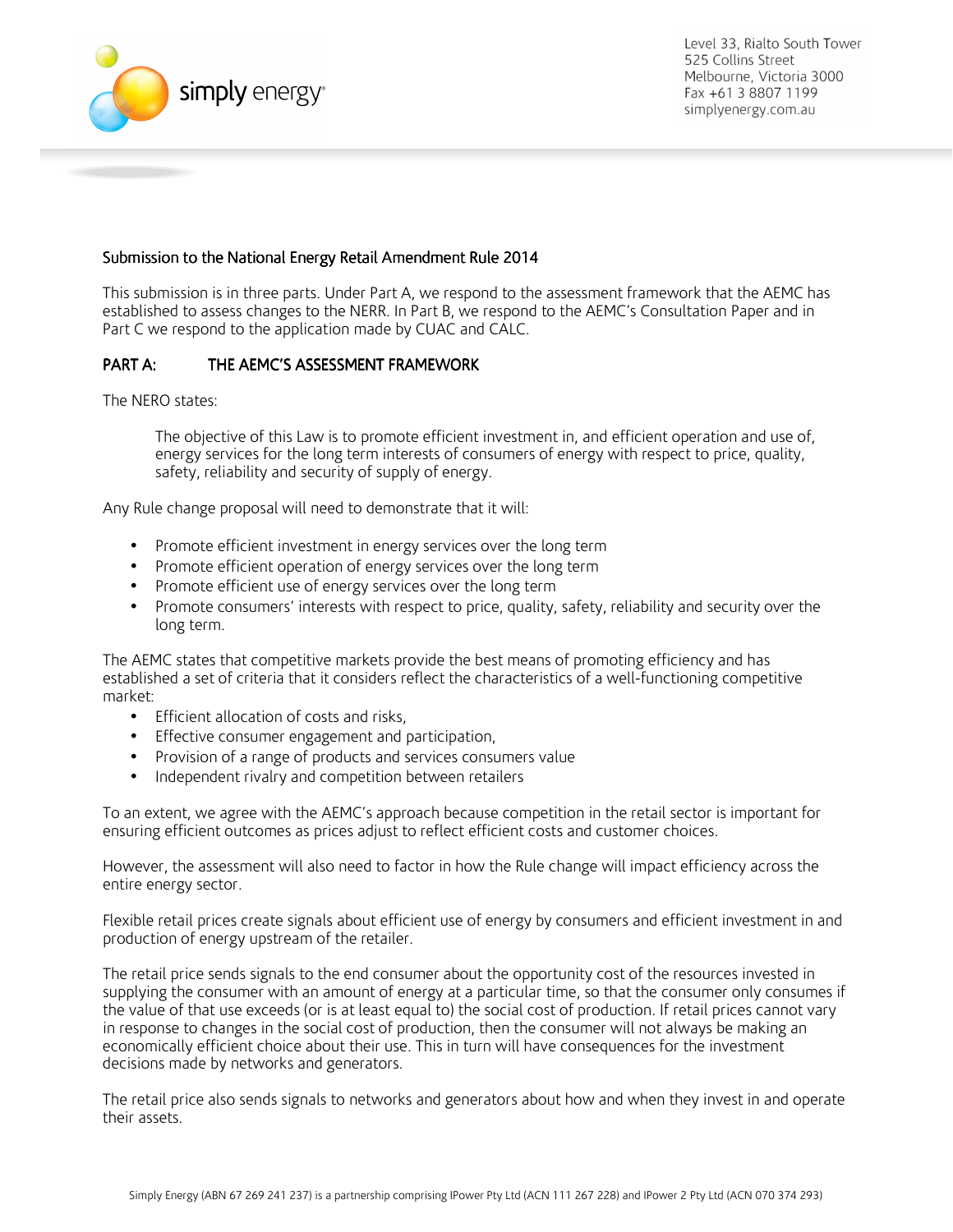

As a result, for the AEMC to adequately assess the Rule change proposal against the NERO it is necessary, but it is not sufficient, to evaluate the competitive nature of the retail sector. The AEMC will also need to consider how a proposed Rule change will promote efficient investment and operation of generation and network assets as well as the implications it may have for the consumption choices made by the end consumer.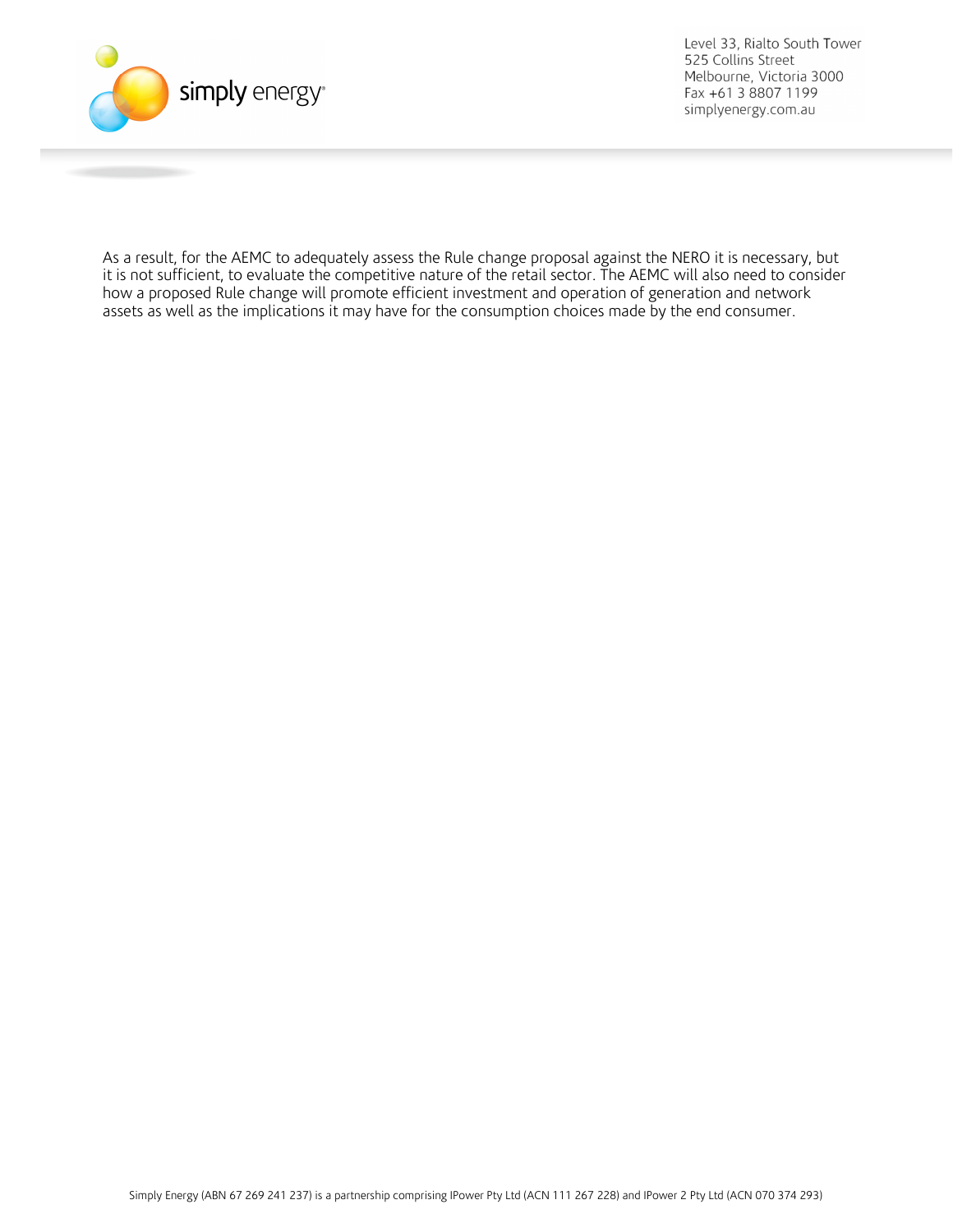

# PART B: RESPONSE TO THE AEMC'S CONSULTATION PAPER

In this Part, we respond to the AEMC's Consultation Paper, in particular Chapters 5, 6, 7, 8 and 9 of that Paper. We have followed the structure of each of these chapters as presented in the Paper.

### 1. Allocation of costs and risks (Chapter 5)

In this section, we respond to the AEMC's commentary and questions concerning the allocation of costs and risks in market retail contracts. We comment on retailers' strategies for managing risks, risk allocation in market contracts and the implications of the proposed Rule change for the allocation of costs and risks.

#### 1.1 Retailers' strategies for managing risks

The AEMC provides a good analysis of how a retailer manages risk and how much control a retailer may have over its costs.

#### Regulated network costs

The AEMC correctly highlights that a retailer is a price taker of the distributors and has limited (if any) ability to hedge the variability that can occur in network tariffs from one year to the next.

There are two other aspects of distribution tariffs that the AEMC should bear in mind when considering whether a retailer can better predict and manage the risks of changes in network tariffs, even with the AEMC's current work on electricity network tariff structures and determination timings.

The first aspect to be aware of is that distribution networks are able to mandatorily reassign customers from one tariff type to another at any time.<sup>2</sup> For example, a particular customer can be reassigned from a flat rate/standing charge network tariff to a time of use tariff (subject to the necessary metering being in place) at any time. The networks perform these reassignments without any notification to the retailer or the customer.

A retailer's contract with the customer must provide for the pass through of the impacts of this change, otherwise the retailer will bear the cost of much higher network prices during peak times. The peak time network prices are likely to exceed the amounts recovered from the customer through the retail tariff. If mandatory reassignment occurs on a mass scale, a retailer could be potentially become loss making as its revenues no longer recover the costs it is incurring.

Restricting a retailer's ability to pass through these price signals is also counter to the Standing Committee on Energy and Resources' objective of end customers receiving better pricing signals about the cost of their use of the network.

A second aspect to consider is the intention of the Australian Energy Regulator (AER) to transition the distribution networks from a weighted average price cap to a revenue cap.<sup>3</sup> Without an effective smoothing path, variable demand growth means that network prices may need to change significantly from one year to the next year, so that distributors do not over- or under- recover network costs. As a result, network prices will become even less predictable for a retailer than is currently the case.

 2 The exception to this is in Victoria where a temporary moratorium on mandatory reassignment has been instituted in the transition to flexible pricing.

<sup>3</sup> We note that the AER is consulting on this matter as each network's price path comes up for review and the AER may retain a weighted average price path for some or all distributors depending on the outcome of its consultation process.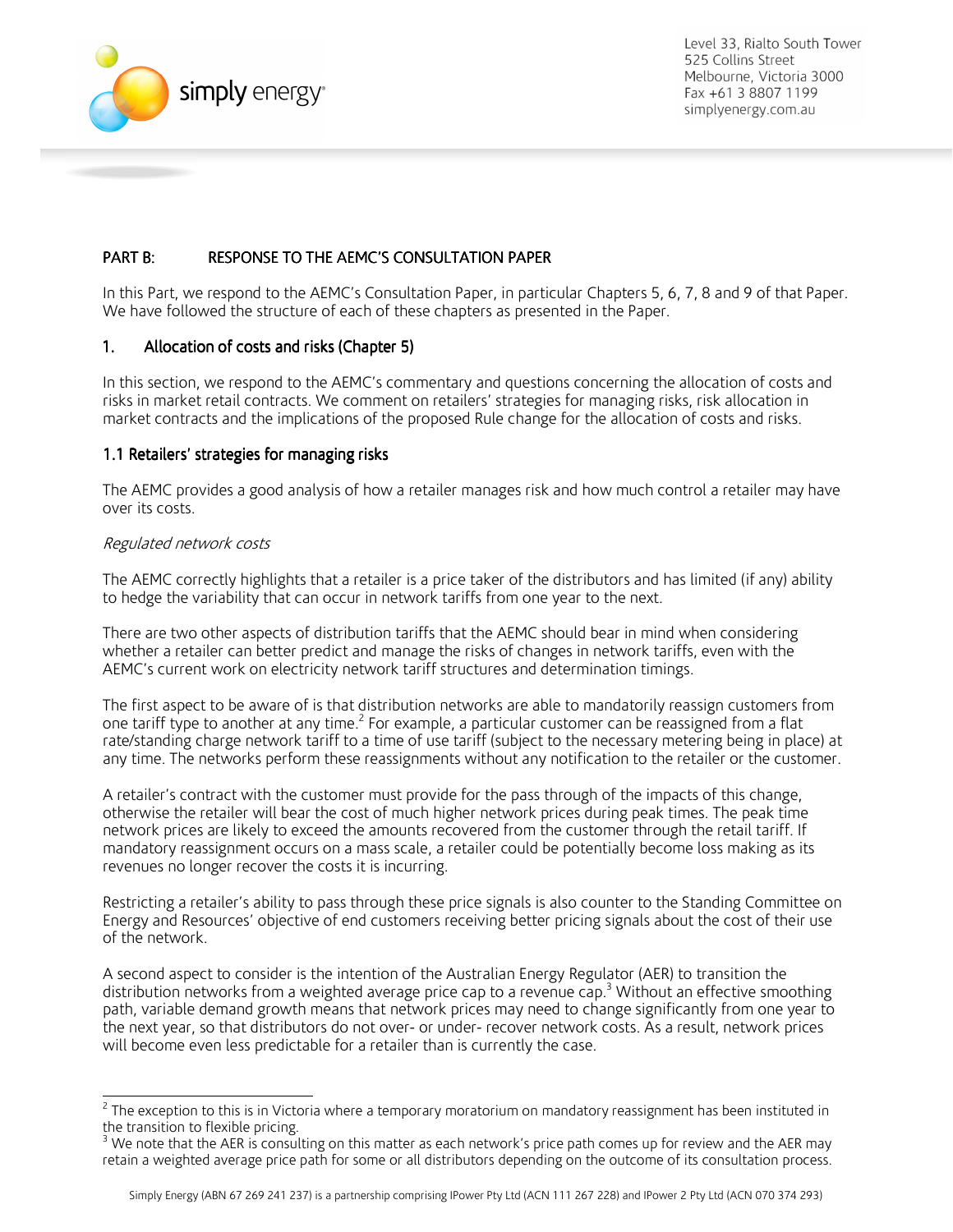

CUAC and CALC comment that retailers should be able to manage network costs because a five year price path is established.<sup>4</sup> This does not demonstrate a solid understanding of what a network price path is and how it works.

As the AEMC is aware, the price path determines how the bundle of network tariffs will change as a whole from one year to the next. It does not set out how the individual tariffs within that bundle will vary from one year to the next to meet the limits set by the price path. Nor does the price path set out how the structure of individual network tariffs will change annually.

Despite a smoothed regulated price path for the bundle of network tariffs, a retailer can experience highly volatile network pricing and pricing structures from one year to the next. As an example of this volatility, we have set out in the following diagram how the annual fixed charges levied by the Victorian distribution networks have varied over the last four years.



A retailer has no control over the level or structure of a distributor's tariffs and has no transparency on how the level and structure will change in future years. As a result, claims that a retailer should be able to manage network costs because a five year price path is set are not correct.

#### Government policy costs

The AEMC correctly points out that a retailer will have different levels of control over the costs of government policy changes depending on the nature of the policy.

However, the AEMC does not recognise that the greatest concern for a retailer is the variability and unpredictability of changes in government policy. The industry often suffers from unheralded policy changes and it is retailers that suffer the most from this.

Even with existing policies there are frequent reviews and changes so that a retailer never experiences a settled regulatory environment.

 4 CUAC/CALC 2013 Unilateral Price Variation and Market Retail Contracts: Rule Change Request for Australian Energy Market Commission, p. 6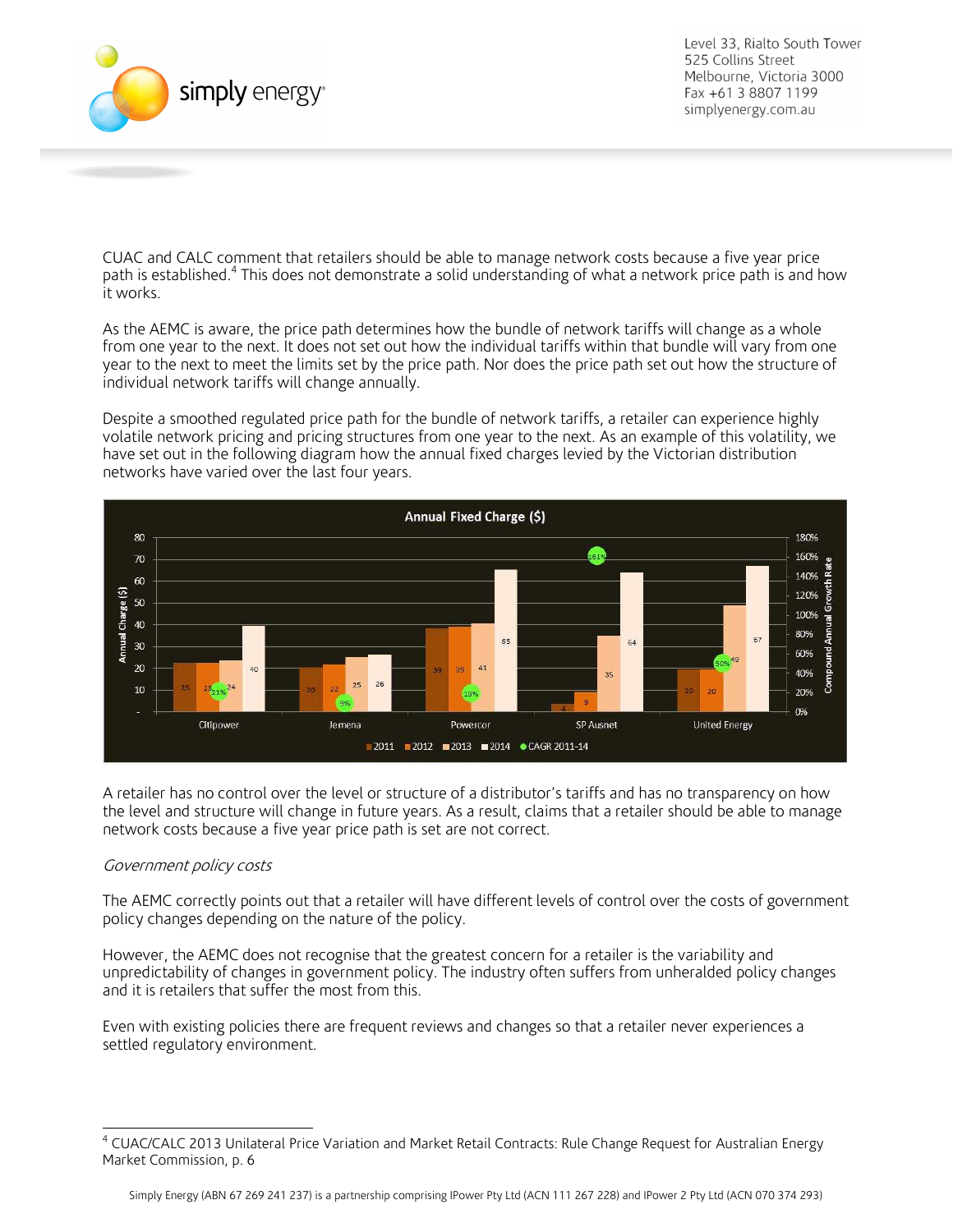

As a result, retail contracts need to allow for the pass through of the costs resulting from policy and regulatory changes. They represent costs that society has decided to impose on retailers and they are beyond the control of retailers.

#### Other uncontrollable costs

The AEMC focusses its discussion on risks arising from energy-specific issues, policies and regulations. However, as corporations, all sectors of the energy industry are also affected by changes in more generic policies and regulations. For example, changes in Corporate Tax Law and accountancy requirements all have an impact on each sector of the energy industry and end up affecting the final energy price paid by the customer.

#### Uncertain events

The AEMC does not refer to the wide range of uncertain but high impact events that a retailer must manage when they occur. Some examples of these are:

- Failure in the wholesale market that results in the wholesale price reaching VOLL for a sustained period
- A ROLR event
- Wide spread network outages

It is important to consider the potential for these types of events to occur and how they would be managed by a retailer if the Rule change is made and retailers are unable to vary prices to customers on fixed term contracts.

## 1.2 Risk allocation in retail market offers

The AEMC questions whether the current Rules result in an efficient allocation of risks between retailers and consumers in retail energy markets (Question 3).

Simply Energy considers that the current Rules, in conjunction with competitive market discipline, are resulting in an efficient allocation of risks between consumers and retailers.

The competitive market means that retailers have strong incentives to manage risks for consumers when it is cost effective for them to do so. For example, consumers do not want to be exposed to wholesale price fluctuations, and retailers manage this risk for them. Retailers are able to manage this risk efficiently because there are counterparties who are prepared to contract with retailers for part of the risk.

The current Rules, supported by the ACL, have worked to allow retailers to offer contracts that include terms that allow variation of prices and charges under certain circumstances. This is used to allocate part of the risk from changes outside the retailer's control (such as individual network tariff changes and reassignments, and the impact of regulatory changes) to consumers.

This is efficient because network and regulatory scheme costs (such as RET, REES, VEET) are pass throughs that all retailers must pay on behalf of consumers. Policy makers and the AER are responsible for the impacts of network charges and regulatory schemes on consumers. Retailers are merely the mechanism for recovery of these costs from consumers.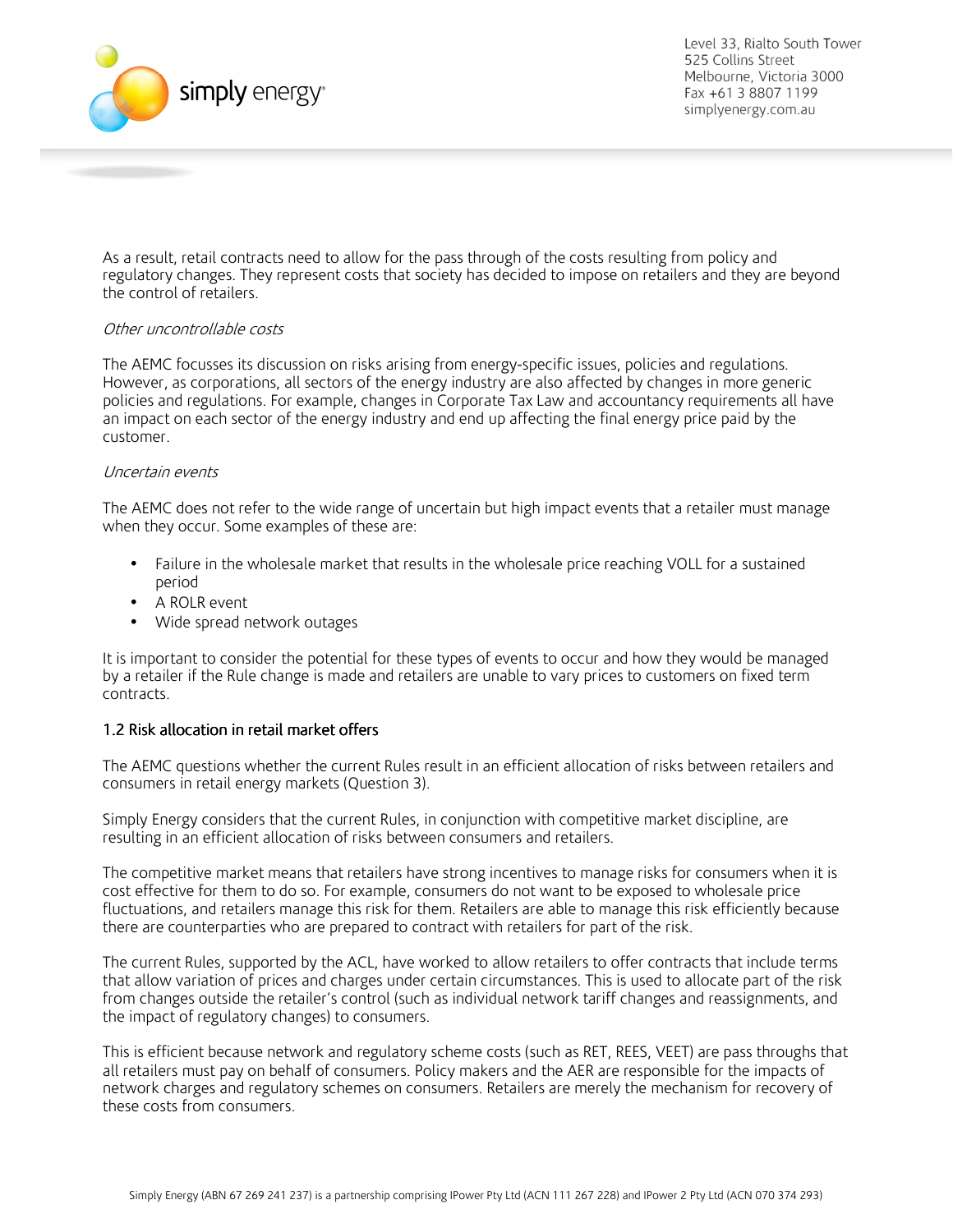

# 1.3 Implications of the proposed Rule change

The AEMC questions whether the proposed Rule, if made, would result in a risk premium being built into fixed period contracts, how significant this premium would be and would it create a permanent increase in the price of fixed period contracts (Question 4).

If the proposed Rule is implemented, a retailer would need to build a risk premium into the price of fixed term contracts and it is likely that this premium would be very large given the large proportion of costs that are uncontrollable for a retailer. The upfront price charged would need to factor in a whole range of uncertain costs:

- Failure in the wholesale market that results in the wholesale price reaching VOLL for a sustained period
- Changes in network prices
- New and changed government policies
- New and changed taxation arrangements
- New and changed accounting standards
- Network cost pass throughs approved by the AER
- Costs associated with an unanticipated ROLR event

The price customers pay will reflect these potential costs even though the events may not occur during the term of the contract.

We are not convinced that this potential outcome is consistent with the National Energy Retail Objective (NERO).

### 2. Consumer participation and engagement (Chapter 6)

Customer engagement with the market is important for the outcomes experienced by the individual customer and for the competitive outcomes delivered by the market as a whole.

However, energy is a low engagement product and no amount of information is going increase customers' excitement levels with respect to shopping around for a better energy deal. Energy is not a product that customers want to spend a great deal of time on to understand and compare various offers.

To date, regulations have focussed on requiring retailers to provide ever increasing amounts of information to customers in the hope that the next piece of information will be the one that gets customers excited about their energy supply and actively engaged in the market.

In our view, retailers are now required to provide so much information that it is overwhelming customers and detracting from their willingness to engage with the industry. Much more information is provided than that needed to make an effective purchasing choice, and the amount of information is discouraging customers from engaging (given that their interest in the product is low to begin with).

### 2.1 Information and efficient retail energy markets

The AEMC must take care not to misrepresent the results of the Roy Morgan Research as presented in Box 6.2.

On face value, the wording in Box 6.2 would suggest that 17% of electricity customers surveyed were dissatisfied with their new energy company due to prices rising after signing or switching to a new contract.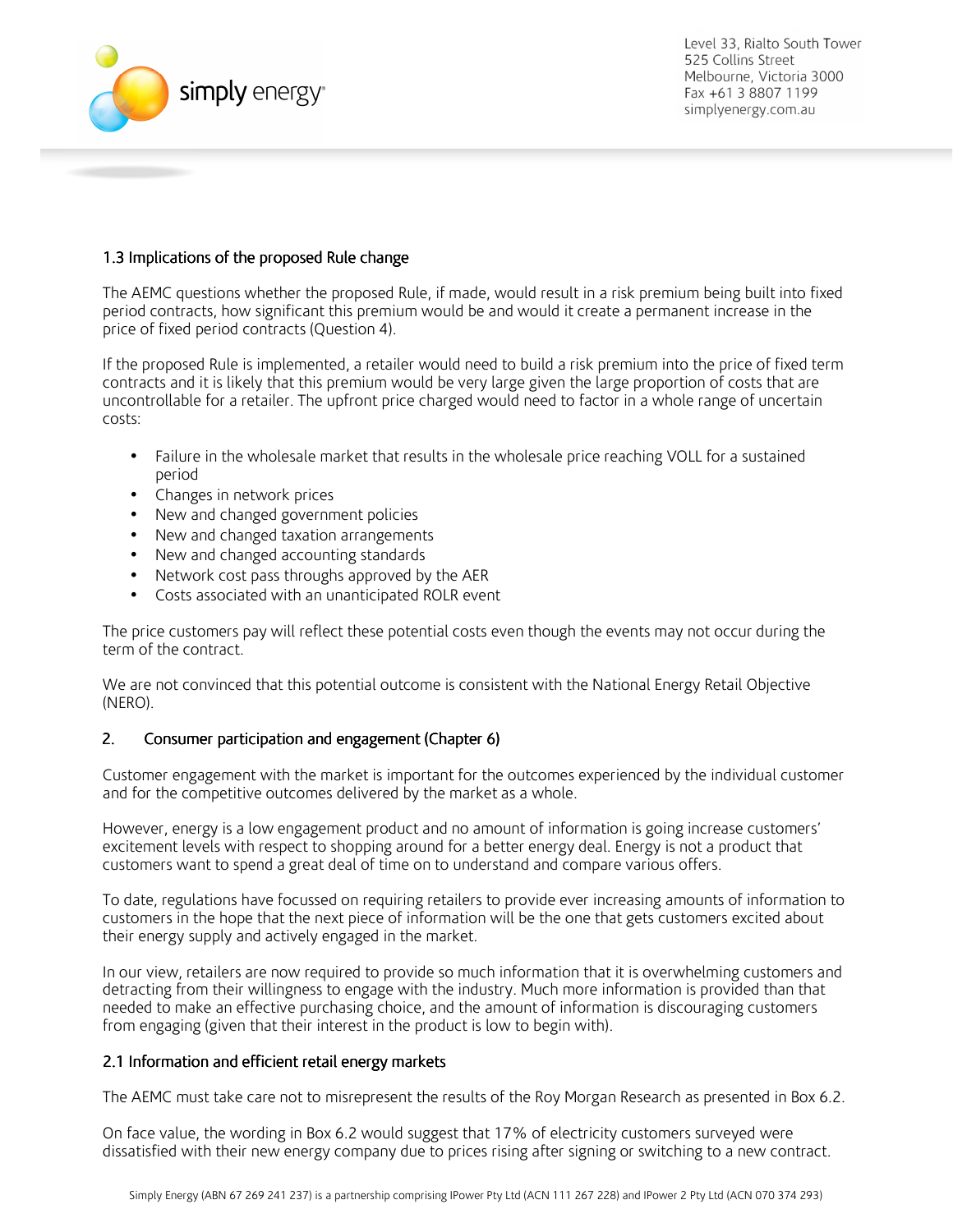

However, this is only 17% of the customers dissatisfied with their new energy company after switching (13% of the 100% surveyed).

17% of 13% equates to 2.2% of the 100% of customers surveyed — 2.2% of electricity customers (1 in 50) were dissatisfied after switching due to price rises.

This is not a significant number and does not suggest a wide-spread undercurrent of dissatisfaction with price rises occurring after switching. For gas, the percentage would be even less and may even be zero — no customers were dissatisfied with price rises after switching.

### Transparency and market retailer contracts

In Question 5, the AEMC asks whether consumers:

- when entering fixed period contracts believe that the prices will be fully fixed when in fact they are not, and
- are unaware that fixed period contracts with fully fixed prices are available on the market.

In relation to the first question, we find this unlikely given that Rule 64(1)(a) of the NERR requires a retailer (or its marketer) to inform customers of all applicable prices and how they may be varied.

In relation to the second question, fixed price products have been widely advertised through mass media outlets and also loaded up onto the various regulator-sanctioned price comparators such as energymadeeasy, YourChoice and Switch On.

### 2.2 Barriers to participation

The AEMC states in relation to fixed period contracts that incur exit fees that:

"If this is the case, there is a risk that retailers could increase prices in fixed periods by a greater amount than would be the case if these barriers to participation were smaller or did not exist competitively when raising prices during fixed periods as a result of the reduced risk that consumers will change their retailer or contract."<sup>5</sup>

This statement is not a fair reflection of how a prudent retailer sets its prices. A prudent retailer is always conscious of its obligations under the Australian Consumer Law when setting its prices and pricing structures. We believe a retailer engaging in the type of behaviour described would attract the attention of the Australian Competition and Consumer Commission and would be susceptible to claims of anti-competitive behaviour.

Question 6 in the Paper asks whether the ability for retailers to vary prices leads to a perception amongst consumers that changing to a new retailer or contract would waste search costs, and to what extent exit fees and other transaction costs might affect consumer behaviour after a price variation.

Search costs and transactions costs are a feature of any market and are proportional to the competitive state of a market. The more competitive the market, the higher are the search and transactions costs for consumers because there are more suppliers, products and prices to compare. By inference, if regulation attempts to reduce these costs for consumers, it will usually result in less competition because it typically means that regulation is attempting to reduce diversity in the products and prices that suppliers offer. The reduction in

<sup>-&</sup>lt;br><sup>5</sup> AEMC 2014, p. 44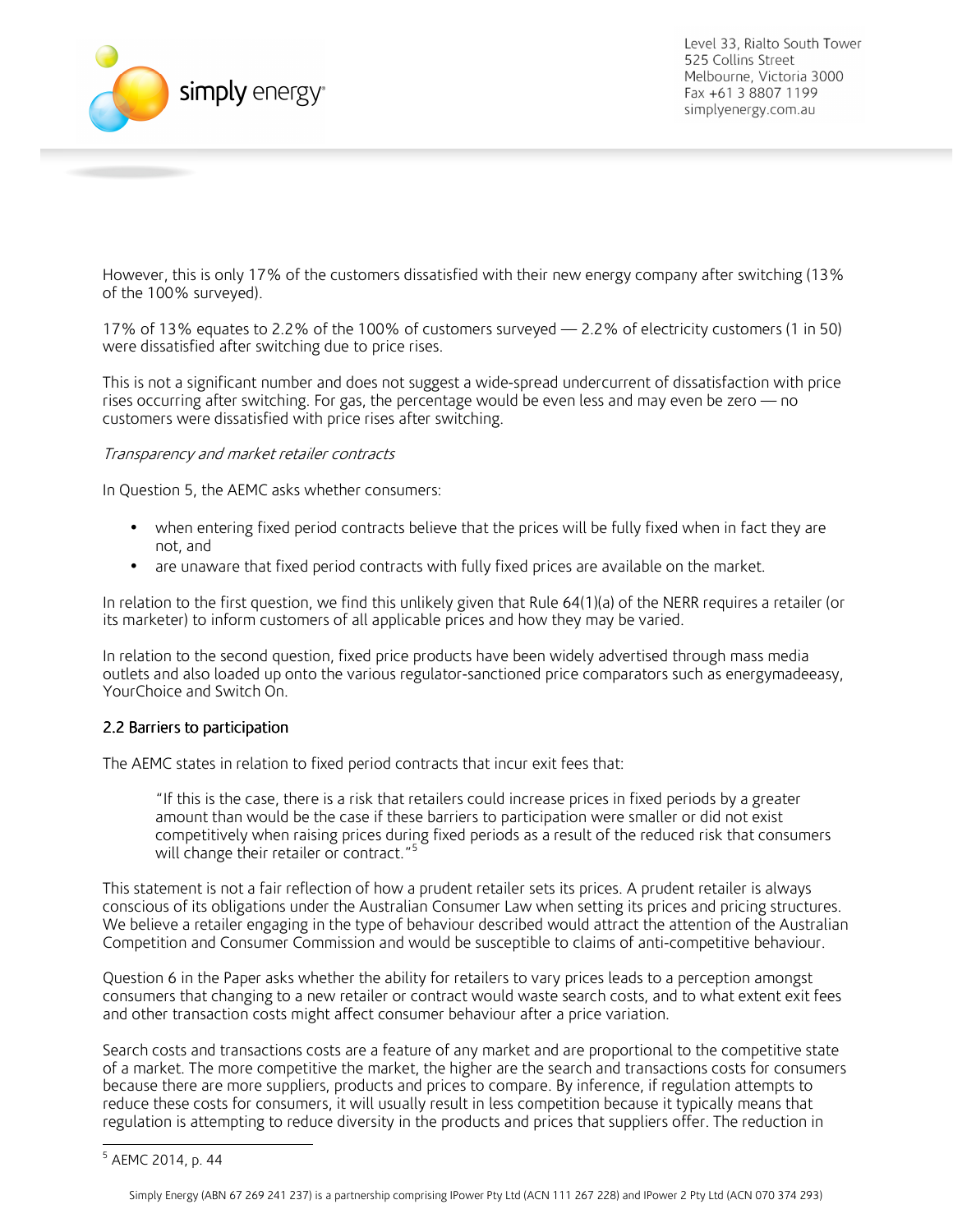

competition experienced in the UK market as a result of the "tariff reforms" introduced into that market is evidence of this.

The question that the AEMC is really aiming to address is whether the search and transactions costs that customers incur in participating in the competitive energy retail market are out of line (in other words, inefficient) compared with the benefits they receive from that investment.

This is an extremely difficult question to answer. First, it will depend upon the individual customer and how much they value the benefit derived from searching and transacting another energy deal. If a customer is not interested in what they pay for their energy supply, then the benefit will be of little value relative to the cost of changing their supplier. This is an efficient outcome as the customer has maximised the opportunity cost of their time and resources.

Second, the outcomes achieved by a customer can change over time as the customer learns about the market and how to participate in it. A customer's initial search for a new energy contract may be more costly than subsequent searches as they have to educate themselves about the suppliers, products and prices available and understand what each of the available options means for their own circumstances. Again, this is an efficient outcome because the costs of the search and transaction may be high at the start but they fall with time and experience, and the benefits grow as the customer learns and makes better decisions.

There have been claims about the existence of information failures in the energy market before, and questionable policies intended to correct these failures have been implemented. A significant proportion of the NECF appears to be designed to eradicate these supposed information failures, yet claims of customer confusion abound.

Each new policy never fixes the supposed failure and only seems to make the failure worse, because the claim of information failure is accepted without any substantive evidence presented to justify the claim. New information requirements are introduced but, in the end, they end up overwhelming the customer. They increase search and transactions costs and make the energy purchase decision unnecessarily time-consuming and complicated.

Our experience with customers is that they are very savvy — they know their rights, they are able to find the information they need, are sceptical of offers that seem too good to be true, and are ready to switch if they find a better offer or a retailer that provides them with the service they expect.

In considering this question, it may be pertinent for the AEMC to re-consider the whole question of what information consumers need to make an effective energy purchasing decision. This would refocus the debate on genuine market failures and provide much-needed guidance to policy makers on what a sensible minimum set of information requirements is that enables a customer to make an effective purchase decision.

In our view, if there was less regulation and retailers were allowed to compete on the quantity and type of information that they provide to customers, the outcomes that customers experience would be vastly improved.

### 2.3 Impacts of the proposed Rule

Beyond price, there are other implications that this Rule change may have and which we believe will result in the failure of the Rule change proposal achieving the NERO. These include:

- Increased price risk for customers
- Shorter contract lengths and higher exit fees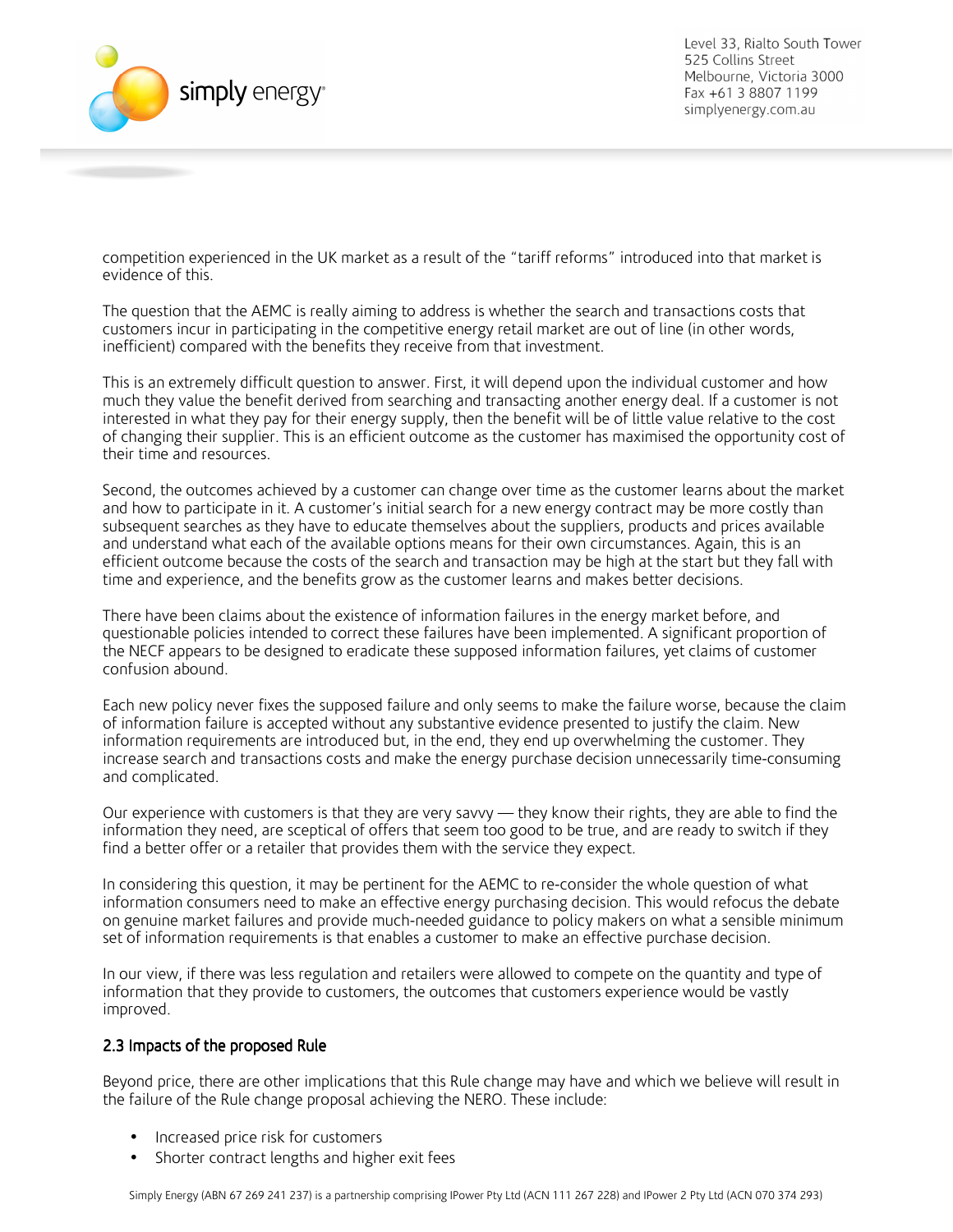

• Increased price shock if longer term contracts remain in the market

Rather than reduce price risk, the Rule change will likely result in increased price risk for the customer. The nature of the risk that the customer will take on is time-based. Whether a purchase decision today is a good decision depends on what happens to prices tomorrow. If prices rise tomorrow, then the purchase decision made today was a good one. If they fall, the purchase decision was a poor one but the customer is locked into the purchase decision made on that day. The customer must now time the purchase decision well to maximise the outcomes of that decision. To do this, the customer now needs to have knowledge of how costs and prices across the energy industry will change over time, vastly increasing their potential search and transactions costs.

The proposed Rule change may also mean that fixed term contract lengths become shorter and exit fees become higher. As the AEMC will be aware, exit fees recover at least part of the cost that a retailer has incurred in acquiring the customer should the customer not remain with the retailer for the expected period of time. This allows a retailer to offer the customer a lower energy price because the retailer can still recover its customer acquisition costs should the customer terminate the contract early. If contract lengths are shortened, then either the energy price or the exit fee on the shorter term contract must rise so that the retailer recovers its acquisition costs (which are independent of the length of the contract).

Combined, these two likely outcomes mean that if the customer times their purchase decision badly, they may face hefty exit fees to improve their situation. It will also result in higher search and transactions costs for consumers because they will have to re-contract for their energy supply on a more frequent basis than they currently have to.

If longer term contracts remain in the market after this Rule change, it is likely that customers that wish to minimise their search and transactions costs by taking advantage of longer length contracts will suffer bill shock. If they remain on the same price for two years, then the price they face at the end of the contract could be very different from the price they have been paying.

Our direct experience in the market suggests that customers prefer slow and steady changes in their energy price rather than large but infrequent changes in the price they pay. Our complaint levels and Ombudsman cases increase in number when energy prices are changing by large amounts at a point in time. Customers are better able to manage and budget for slow steady changes in prices and do not understand why their bill has suddenly changed significantly if large prices rises are flowing through.

While we do not have concrete evidence, the desire that customers have for slow and steady changes in prices rather than infrequent large changes could provide an explanation for why fixed price contracts are not more popular in the market.

# 3. Competition between retailers

### 3.1 Impact of the proposed Rule upon competition between retailers

The AEMC questions how the proposed Rule change would affect competition and whether it would make it more difficult for new entrants to enter the retail market (Question 8).

As this Rule change proposal is nothing more than an attempt to introduce price regulation, the impact on competition is likely to be as deadening as explicit price regulation is to competition.

Additionally, the impact of the proposed Rule change may be greater on second tier than first tier retailers, which would impair competition to the detriment of the long-term interests of consumers. First tier retailers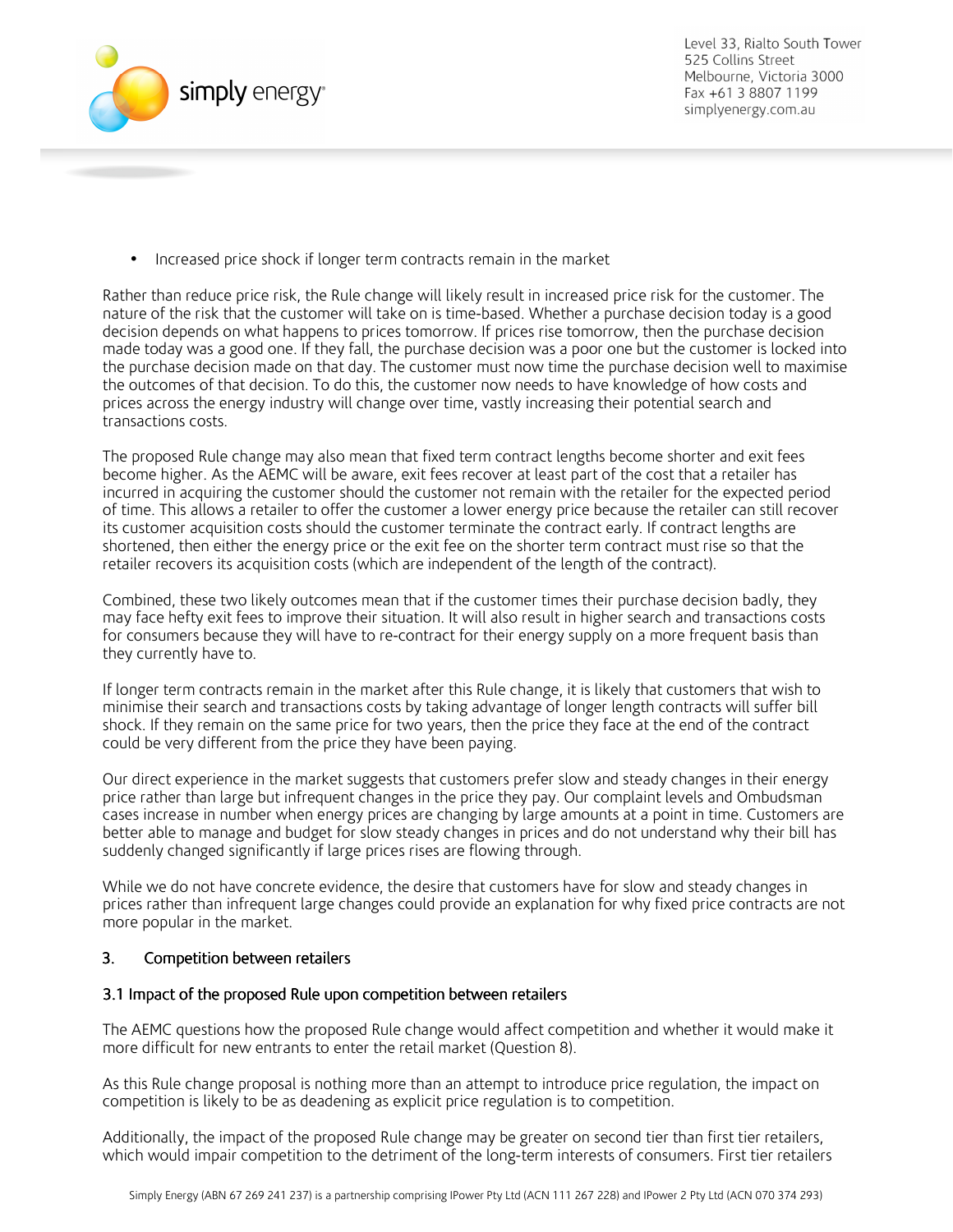

have groups of customers that do not participate actively in the market and are content to remain on legacy contracts. As a result, first tiers may have a greater capacity to absorb some of the cost risks that this Rule change would impose than second tier retailers whose contracts are typically fixed term contracts.

### 3.2 Innovation in retail market offers

The AEMC asks whether the proposed Rule would cause retailers to withdraw or offer shorter fixed period offers from the market (Question 9a).

As discussed in section 2 of this submission, a retailer would likely offer much shorter fixed term contracts at a much higher price.

We are also concerned about the impact this Rule change proposal would have on a retailer's decision to roll out smart meters and associated services. It would change the nature of the business case as there would be less certainty over the return on the investment made.

### 4. Consumer protection issues

#### 4.1 Interactions between the Rule change request and the ACL

CUAC and CALC claim that the ACL does not apply to energy retail price variations given the existence of Rule 46 in the NERRs. They argue that Rule 46 expressly permits retailers to include terms that allow for price variations during fixed periods in the market retail contracts.

This is not a correct interpretation of Rule 46.

- Rule 46(2) states that a contract must contain all tariffs and charges.
- Rule 46(3) states that a retailer must give notice of any variation to those tariffs and charges.

Rule 46(3) places a requirement on the retailer to notify customers of a price variation. It does not expressly permit retailers to include terms that allow for price variations.

Applying a correct interpretation of Rule 46 means that the unfair contract term provisions of the ACL will apply regardless of the existence of Rule 46 and consumers retain the protections under the unfair contract terms provisions.

#### 4.2 Interactions between the Rule change request and jurisdictional regulations

The content of this Rule change is effectively attempting to impose price regulation on fixed term contracts. Regulations would prevent a retailer from varying the price of a fixed term contract during the term of that contract. To us, this is a form of price regulation.

The Australian Energy Markets Agreement 2011 preserves the decision on whether price regulation should be imposed or removed to State Governments. In effect, the Rule change proposal is attempting to usurp the authority vested in State Governments to make this decision.

We question the AEMC's jurisdiction to decide on whether the prices of fixed term contracts should be subject to direct regulation.

For this reason, we believe the AEMC should re-consider accepting this proposed Rule change as a valid Rule change request.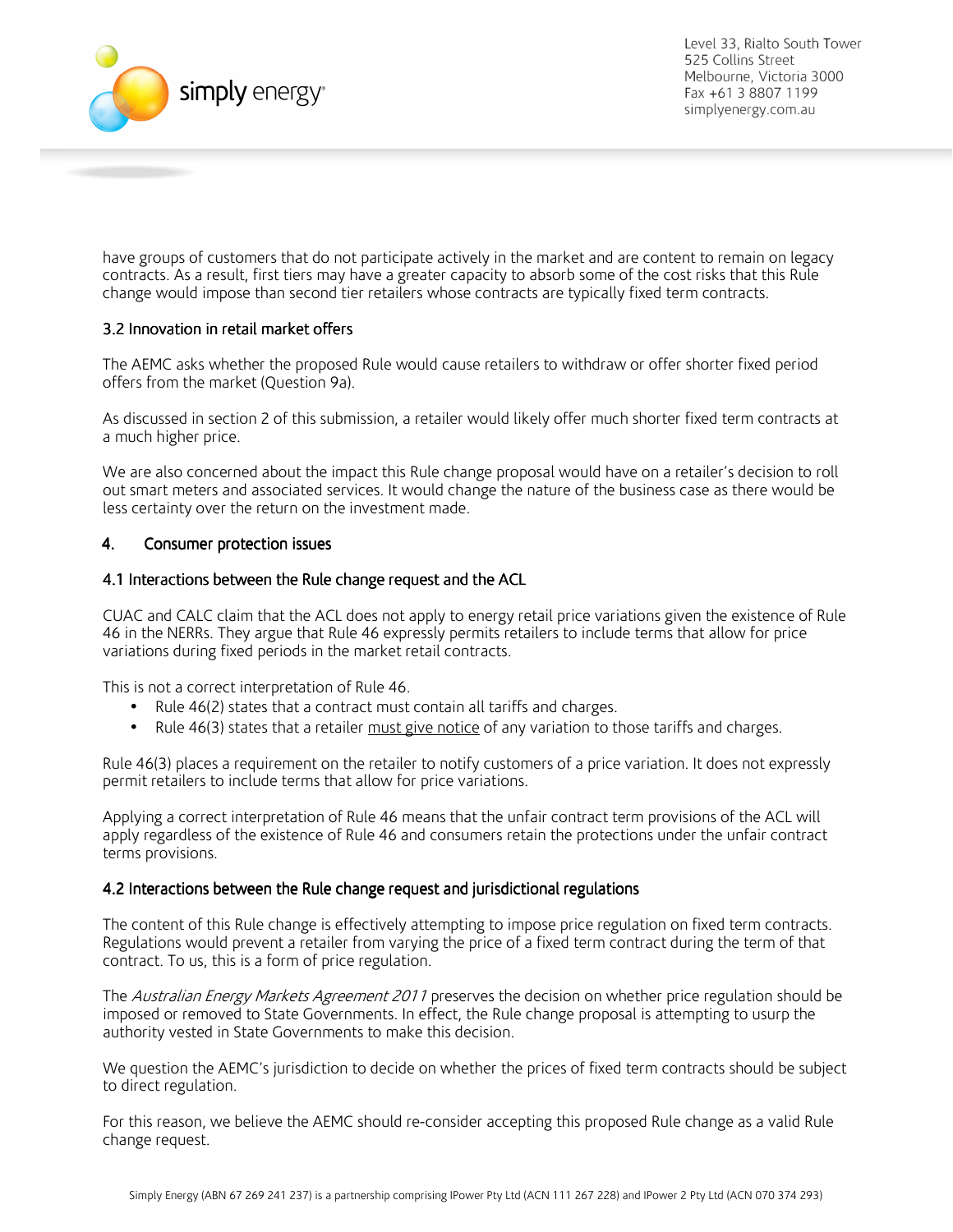

# 5. Alternative approach to the issues identified in the Rule change request

### 5.1 Impacts of the proposed Rule change

In Question 12, the AEMC asks about the impacts of the proposed Rule change and, in particular, asks whether the proposed Rule is a proportionate and appropriate response to the issues identified by CUAC and CALC.

We disagree that it is proportionate and appropriate because CUAC and CALC have not demonstrated that there is a clearly defined problem to solve. There is no evidence presented in their proposal that would suggest there is a widespread discontent over prices changing during the term of a contract.

However, there would be widespread discontent if retailers' costs fell (such as following the removal of the carbon price) and retailers were not permitted to pass these on, or if customers found significant price variations at contract end as the retail price caught up with the cost of supply (i.e. bill shock).

### 5.2 CUAC and CALC's alternative Rules

We do not support any of the alternatives proposed by CUAC and CALC because CUAC and CALC have not provided any evidence to suggest there is widespread discontent over prices changing during the term of a contract.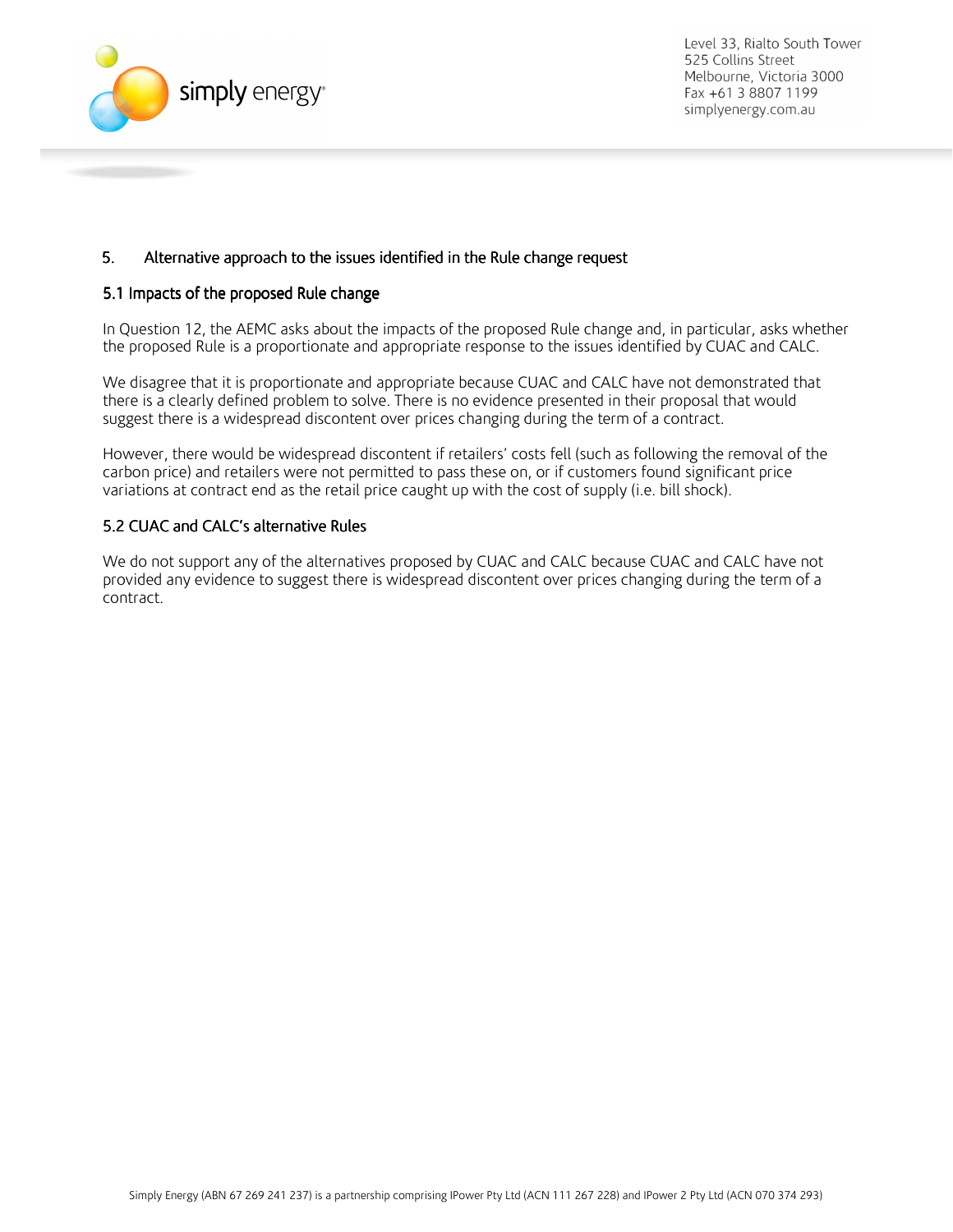

# PART C: RESPONSE TO CUAC AND CALC'S APPLICATION

CUAC and CALC's application sets out a suite of problems that the proposed Rule change would address:

- Information asymmetry
- Pricing leading to unsustainable consumption choices
- Search and transactions costs
- Trust in the market and perceptions of fairness

CUAC and CALC also consider that retailers are better placed to manage the risk of changing prices, and the proposed Rule change reflects this view.

In this Part of our submission, we respond to the views put forward by CUAC and CALC.

#### Retailers better placed to manage risk of changing prices

CUAC and CALC consider that retailers are unilaterally able to pass through rises in input costs, meaning that these risks are currently borne by consumers. They consider that retailers are both more able to manage these risks, and have greater incentives to do so.

This is only partly correct. It is true that a retailer will have an incentive to manage well those costs that it has some control over. In a competitive market, a retailer will set its final retail price taking into account its competitive position. The better a retailer is able to manage upstream costs and its own costs, the better will be its competitive position in relation to other retailers and thus the more successful it will be in retaining and acquiring customers.

CUAC and CALC's views ignore the concern a retailer has over its competitive position, and overlook the fact that retailers do not have full control over upstream costs.

Furthermore, it is unlikely that any retailer will be in such a dominant position that it can "unilaterally pass through rises in input costs". If this were true, then hedging contracts and other tools a retailer uses to manage its costs would not exist. Retailers generally pay more for hedging contracts (than the expected value of the energy purchases they hedge) because of the certainty they offer. If a retailer could unilaterally pass through the wholesale market clearing price (even when that price reached VOLL) without any concern for its competitive position, then hedging contracts would have no value.

As we have discussed in Part B of this submission, CUAC and CALC are also incorrect in stating that retailers are able to control all upstream costs.

#### Information asymmetry

CUAC and CALC consider that retailers have more knowledge of expected future prices than customer do.

This is not completely true. A retailer will have better knowledge than customers but a retailer does not have perfect knowledge. A retailer faces a range of uncertainties over future costs and we have highlighted a range of these in Part B of our submission.